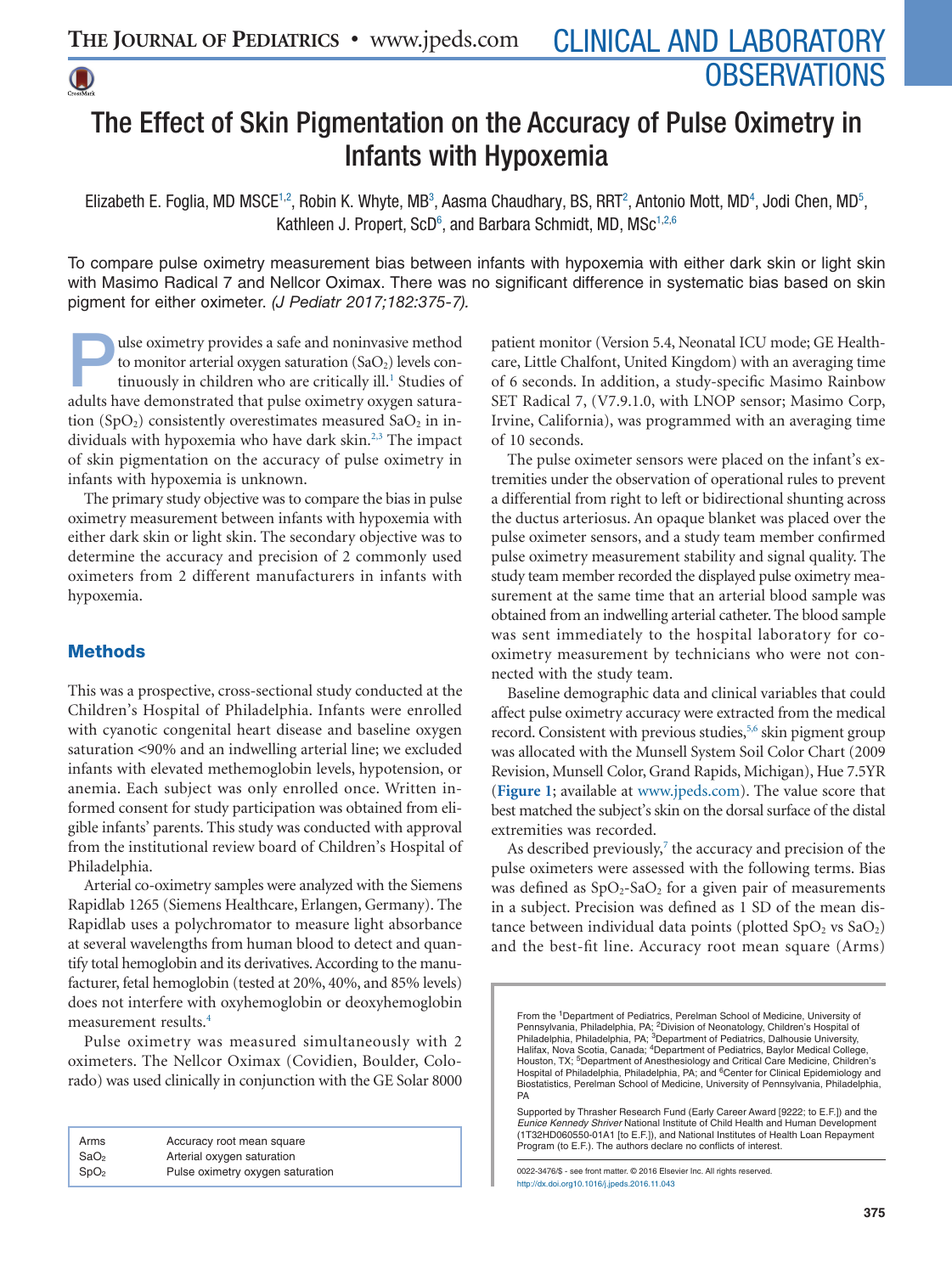accounts for both the accuracy and precision of pulse oximetry measurement. Arms is calculated as follows:

$$
Arms = \sqrt{\frac{\sum_{i=l}^{N}(SpO_{2i} - SaO_{2i})^2}{n}}
$$

The US Food and Drug Administration requires that pulse oximeters have Arms  $\leq$ 3% in SpO<sub>2</sub> range from 70% to 100%,<sup>8</sup> in conformance with the International Organization of Standardization. Arms were calculated for all measurements and for measurements when  $SaO<sub>2</sub> \ge 70\%$ .

Using Stata 14.0 (StataCorp, College Station, Texas), we assessed differences between groups with light and dark pigment for continuous variables using *t* test (parametric) and the Wilcoxon rank sum test (nonparametric). For dichotomous variables, the  $\chi^2$  test and Fisher exact test were used as appropriate. Differences in bias were compared between groups with light and dark pigment (Student *t* test) and between oximeters (paired *t* test). Linear regression was used to control for baseline characteristics that significantly differed between pigment groups in univariable analysis with *P* value < .05. The study had 80% power to detect 1 SD difference in measurement bias between pigment groups.

### **Results**

Between April 25, 2013, and December 23, 2015, 101 infants were screened, and 36 were enrolled (**[Figure 2](#page-3-0)**; available at [www.jpeds.com\)](http://www.jpeds.com). There were 21 infants in the group with light pigment and 14 infants in the group with dark pigment. One infant was classified as intermediate pigment (these data were not included in the skin pigment analysis but were included in the assessment of accuracy). Two Nellcor measurements from the group with light pigment were excluded (one because of concern for right-to-left shunting across the ductus arteriosus and one for poor signal quality).

The group with dark pigment was significantly older at the time of the procedure and had a greater mean arterial blood pressure. Infants were not hypothermic, hypotensive, acidotic, or anemic at the time of the procedure (**Table**). Measured  $SaO<sub>2</sub>$  values ranged from 60% to 92%. Measurement bias did not differ significantly between groups with light and dark pigment for either oximeter, with or without adjustment for age at the time of the procedure and mean arterial blood pressure (**Table**).

The mean Masimo measurement bias was 0.8% (SD 4.2%). The precision of Masimo measurement was 2.4%, and calculated Arms was 4.2%. For 32 measurements with  $SaO<sub>2</sub>$  values ≥70%, the calculated Arms was 4.2%. The mean measurement bias for the Nellcor was 3.9% (SD 5.0%), and the precision (SD) was 2.0%. The calculated Nellcor Arms for all subjects was  $6.3\%$ . For 30 measurements with  $SaO<sub>2</sub>$  values ≥70%, the calculated Nellcor Arms was 5.4%. Mean Nellcor bias was significantly greater than Masimo bias, *P* = .0005 (**[Figure 3](#page-4-0)**; available at [www.jpeds.com\)](http://www.jpeds.com).

#### **Discussion**

We undertook this study to evaluate pulse oximetry performance under 2 conditions: hypoxemia and darkly pigmented skin. We did not find evidence of systematic bias in pulse

| Table. Baseline characteristics and measurement bias according to skin pigment |                            |                           |                |  |
|--------------------------------------------------------------------------------|----------------------------|---------------------------|----------------|--|
|                                                                                | Light pigment ( $n = 21$ ) | Dark pigment ( $n = 14$ ) | <b>P</b> value |  |
| Demographic characteristics                                                    |                            |                           |                |  |
| Gestational ages, wk, median (IQR)                                             | 39 (38, 40)                | 38 (37, 39)               | .19            |  |
| Ages at procedure, d, median (IQR)                                             | 6(5, 66)                   | 118 (80, 141)             | < .001         |  |
| <b>Males</b>                                                                   | 14 (67%)                   | $7(50\%)$                 | .32            |  |
| Exposure to exogenous red blood cells                                          | 16 (76%)                   | 14 (100%)                 | .07            |  |
| Hemoglobinopathy                                                               | 0                          | 1 (7%): Hemoglobin FAS    | .40            |  |
| <b>Diagnoses</b>                                                               |                            |                           | .99            |  |
| Hypoplastic left heart                                                         |                            | 6                         |                |  |
| <b>Tetralogy of Fallot</b>                                                     | 3                          |                           |                |  |
| Pulmonary atresia                                                              |                            |                           |                |  |
| Tricuspid atresia                                                              |                            |                           |                |  |
| Truncus arteriosus                                                             |                            |                           |                |  |
| Transposition of the great arteries                                            |                            |                           |                |  |
| Double outlet right ventricle                                                  |                            |                           |                |  |
| Pulmonic stenosis                                                              |                            |                           |                |  |
| Other                                                                          | 2                          | N                         |                |  |
| Clinical characteristics at procedure                                          |                            |                           |                |  |
| Hemoglobin, g/dL, mean (SD)                                                    | 14.5(1.4)                  | 13.8(1.9)                 | .23            |  |
| pH, mean (SD)                                                                  | 7.4(0.1)                   | 7.4(0.1)                  | .73            |  |
| Skin temperature, °C, mean (SD)                                                | 37.0(0.5)                  | 36.9(0.6)                 | .49            |  |
| Mean arterial blood pressure, mm Hq, mean (SD)                                 | 55 (14)                    | 67 (12)                   | .01            |  |
| <b>Milrinone</b>                                                               | 10 (48%)                   | $7(50\%)$                 | .89            |  |
| Dopamine                                                                       | $2(10\%)$                  | 0                         | .51            |  |
| Measurement biases, mean (SD)                                                  |                            |                           |                |  |
| <b>Masimo Radical 7</b>                                                        | $0.2\%$ (3.8%) (n = 21)    | 1.6% $(4.8\%)$ (n = 14)   | $.39*$         |  |
| Nellcor Oximax                                                                 | $3.0\%$ (5.0%) (n = 19)    | $5.4\%$ (5.1%) (n = 14)   | $.39*$         |  |

<span id="page-1-0"></span>\*Adjusted in linear regression for postnatal age at procedure and mean arterial blood pressure.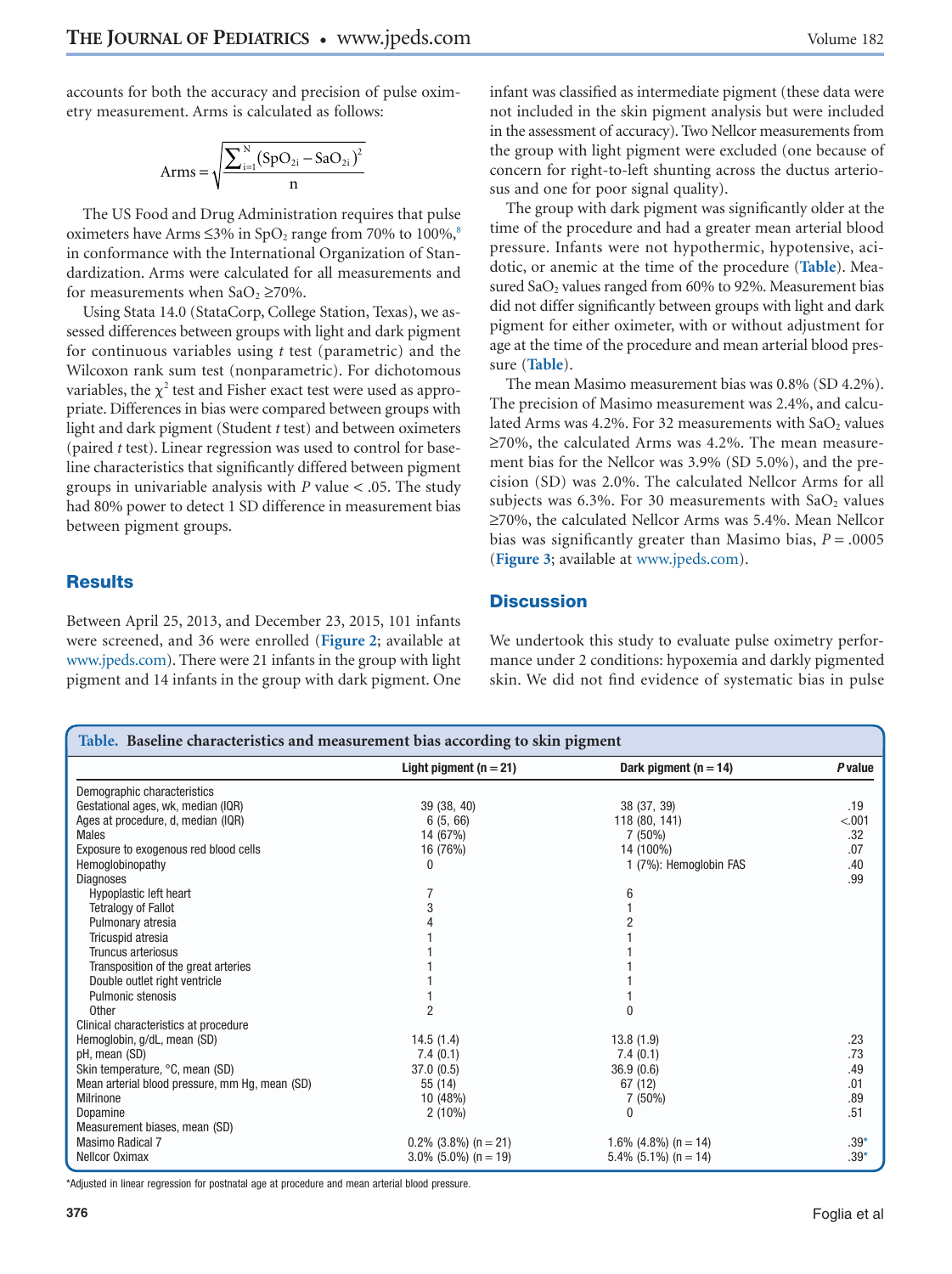oximetry measurement based on skin pigmentation in infants with hypoxemia. We were able to study this question by enrolling children with cyanotic congenital heart disease and stable hypoxemic physiology. Within a broad range of oxygen saturations from 60% to 92%, we did not find evidence of a systematic difference in the degree of bias in pulse oximetry measurement based on skin pigment.

Using Arms, a combined assessment of accuracy and precision, we found that the calculated Arms of both oximeters were greater than 3% (the US Food and Drug Administration requirement), even when we restricted our analysis to infants with SaO<sub>2</sub> values  $\geq$ 70%. Furthermore, we found that the Nellcor Oximax systematically overestimated measured  $SaO<sub>2</sub>$ in infants with hypoxemia. Other investigators also have demonstrated that pulse oximetry overestimates measured arterial saturation in infants with hypoxemia.<sup>9</sup> These findings suggest that pulse oximetry manufacturers should improve their algorithms for children with cyanosis.

Pulse oximetry is recommended to monitor infants immediately after birth during the transition from hypoxemia to normoxia[.10](#page-2-7) Furthermore, pulse oximetry is used to monitor infants with cyanotic heart disease in the hospital, and home monitoring is now used for interstage monitoring of infants with hypoplastic left heart syndrome.<sup>11</sup> Clinicians should be aware of the limitations of pulse oximetry performance in infants with hypoxemia and interpret absolute  $SpO<sub>2</sub>$ values obtained by pulse oximetry cautiously in infants with hypoxemia.

This study is limited by its relatively small sample size. In addition, the Nellcor oximeter averaging time was specified by the clinical unit and was slightly shorter than the Masimo averaging time; however, we obtained these samples in infants with stable  $SpO<sub>2</sub>$  values for the 2 minutes immediately preceding arterial sampling. A small difference in averaging time is therefore unlikely to influence the study results. Study strengths include the fact that we assigned pigment groups based on the skin pigment rather than relying on racial categories. In addition, we collected data about demographic and clinical characteristics that could affect the accuracy of the pulse oximeter. Last, a study team member was present during all

measurements to confirm the quality of the pulse oximetry signal. Skin pigment does not lead to additional systematic bias in pulse oximetry measurement in infants with hypoxemia. ■

Submitted for publication Aug 23, 2016; last revision received Oct 19, 2016; accepted Nov 10, 2016

Reprint requests: Elizabeth Foglia, MD, MSCE, Division of Neonatology, Hospital of the University of Pennsylvania, 3400 Spruce Street, 8th Floor, Ravdin Building, Philadelphia, PA 19104. E-mail: [foglia@email.chop.edu](mailto:foglia@email.chop.edu)

#### **References**

- <span id="page-2-0"></span>1. [Fouzas S, Priftis KN, Anthracopoulos MB. Pulse oximetry in pediatric prac](http://refhub.elsevier.com/S0022-3476(16)31272-0/sr0010)[tice. Pediatrics 2011;128:740-52.](http://refhub.elsevier.com/S0022-3476(16)31272-0/sr0010)
- <span id="page-2-1"></span>2. [Feiner JR, Severinghaus JW, Bickler PE. Dark skin decreases the accu](http://refhub.elsevier.com/S0022-3476(16)31272-0/sr0015)[racy of pulse oximeters at low oxygen saturation: the effects of oximeter](http://refhub.elsevier.com/S0022-3476(16)31272-0/sr0015) [probe type and gender. Anesth Analg 2007;105:S18-23.](http://refhub.elsevier.com/S0022-3476(16)31272-0/sr0015)
- 3. [Bickler PE, Feiner JR, Severinghaus JW. Effects of skin pigmentation on](http://refhub.elsevier.com/S0022-3476(16)31272-0/sr0020) [pulse oximeter accuracy at low saturation. Anesthesiology 2005;102:715-](http://refhub.elsevier.com/S0022-3476(16)31272-0/sr0020) [9.](http://refhub.elsevier.com/S0022-3476(16)31272-0/sr0020)
- <span id="page-2-2"></span>4. [Siemens Healthcare Diagnostics, Inc. Rapidlab 1200 systems operator's](http://refhub.elsevier.com/S0022-3476(16)31272-0/sr0025) [guide. Malvern \(PA\): Siemens Healthcare Diagnostics, Inc; 2012; 02087462](http://refhub.elsevier.com/S0022-3476(16)31272-0/sr0025) [Rev. W.](http://refhub.elsevier.com/S0022-3476(16)31272-0/sr0025)
- <span id="page-2-3"></span>5. [Ries AL, Prewitt LM, Johnson JJ. Skin color and ear oximetry. Chest](http://refhub.elsevier.com/S0022-3476(16)31272-0/sr0030) [1989;96:287-90.](http://refhub.elsevier.com/S0022-3476(16)31272-0/sr0030)
- 6. [Adler JN, Hughes LA, Vivilecchia R, Camargo CA. Effect of skin pigmen](http://refhub.elsevier.com/S0022-3476(16)31272-0/sr0035)[tation on pulse oximetry accuracy in the emergency department. Acad](http://refhub.elsevier.com/S0022-3476(16)31272-0/sr0035) [Emerg Med 1998;5:965-70.](http://refhub.elsevier.com/S0022-3476(16)31272-0/sr0035)
- <span id="page-2-4"></span>7. [Batchelder PB, Raley DM. Maximizing the laboratory setting for testing](http://refhub.elsevier.com/S0022-3476(16)31272-0/sr0040) [devices and understanding statistical output in pulse oximetry. Anesth](http://refhub.elsevier.com/S0022-3476(16)31272-0/sr0040) [Analg 2007;105:S85-94.](http://refhub.elsevier.com/S0022-3476(16)31272-0/sr0040)
- <span id="page-2-5"></span>8. [US Food and Drug Administration. Pulse oximeters—premarket notifi](http://refhub.elsevier.com/S0022-3476(16)31272-0/sr0045)cation submissions  $[510(k)s]$ : guidance for industry and food and drug administration staff. [http://www.fda.gov/RegulatoryInformation/Guidances/](http://www.fda.gov/RegulatoryInformation/Guidances/ucm341718.htm) [ucm341718.htm.](http://www.fda.gov/RegulatoryInformation/Guidances/ucm341718.htm) Accessed April 28, 2016.
- <span id="page-2-6"></span>9. [Ross PA, Newth CJL, Khemani RG. Accuracy of pulse oximetry in chil](http://refhub.elsevier.com/S0022-3476(16)31272-0/sr0050)[dren. Pediatrics 2014;133:22-9.](http://refhub.elsevier.com/S0022-3476(16)31272-0/sr0050)
- <span id="page-2-7"></span>10. [Perlman JM, Wyllie J, Kattwinkel J, Wyckoff MH, Aziz K, Guinsburg R,](http://refhub.elsevier.com/S0022-3476(16)31272-0/sr0055) [et al. Part 7: neonatal resuscitation: 2015 international consensus on car](http://refhub.elsevier.com/S0022-3476(16)31272-0/sr0055)[diopulmonary resuscitation and emergency cardiovascular care science](http://refhub.elsevier.com/S0022-3476(16)31272-0/sr0055) [with treatment recommendations. Circulation 2015;132:S204-41.](http://refhub.elsevier.com/S0022-3476(16)31272-0/sr0055)
- <span id="page-2-8"></span>11. [Oster ME, Ehrlich A, King E, Petit CJ, Clabby M, Smith S, et al. Associa](http://refhub.elsevier.com/S0022-3476(16)31272-0/sr0060)[tion of interstage home monitoring with mortality, readmissions, and](http://refhub.elsevier.com/S0022-3476(16)31272-0/sr0060) [weight gain: a multicenter study from the national pediatric cardiology](http://refhub.elsevier.com/S0022-3476(16)31272-0/sr0060) [quality improvement collaborative. Circulation 2015;132:502-8.](http://refhub.elsevier.com/S0022-3476(16)31272-0/sr0060)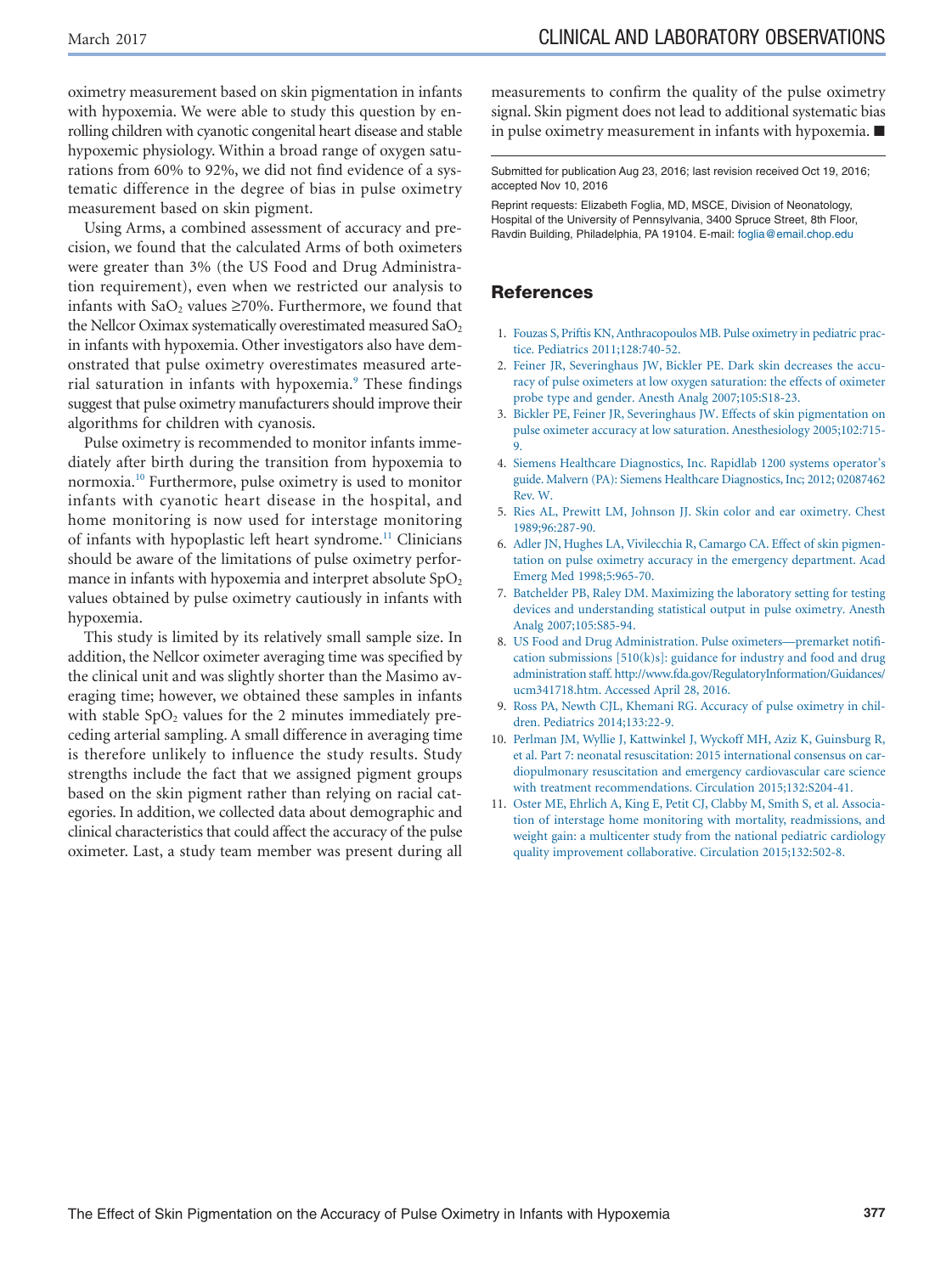<span id="page-3-0"></span>

**Figure 1.** Munsell Soil Book of Color, Hue 7.5YR used to designate pigment group. Light pigment included values 7 and 8. Dark pigment included values 5, 4, 3, and 2.5. Value 6 was considered intermediate and not classified as light or dark. Image reproduced with permission from Munsell Color of X-Rite Pantone inc. (Grand Rapids, Michigan).



Figure 2. Study screening and enrollment flow diagram.